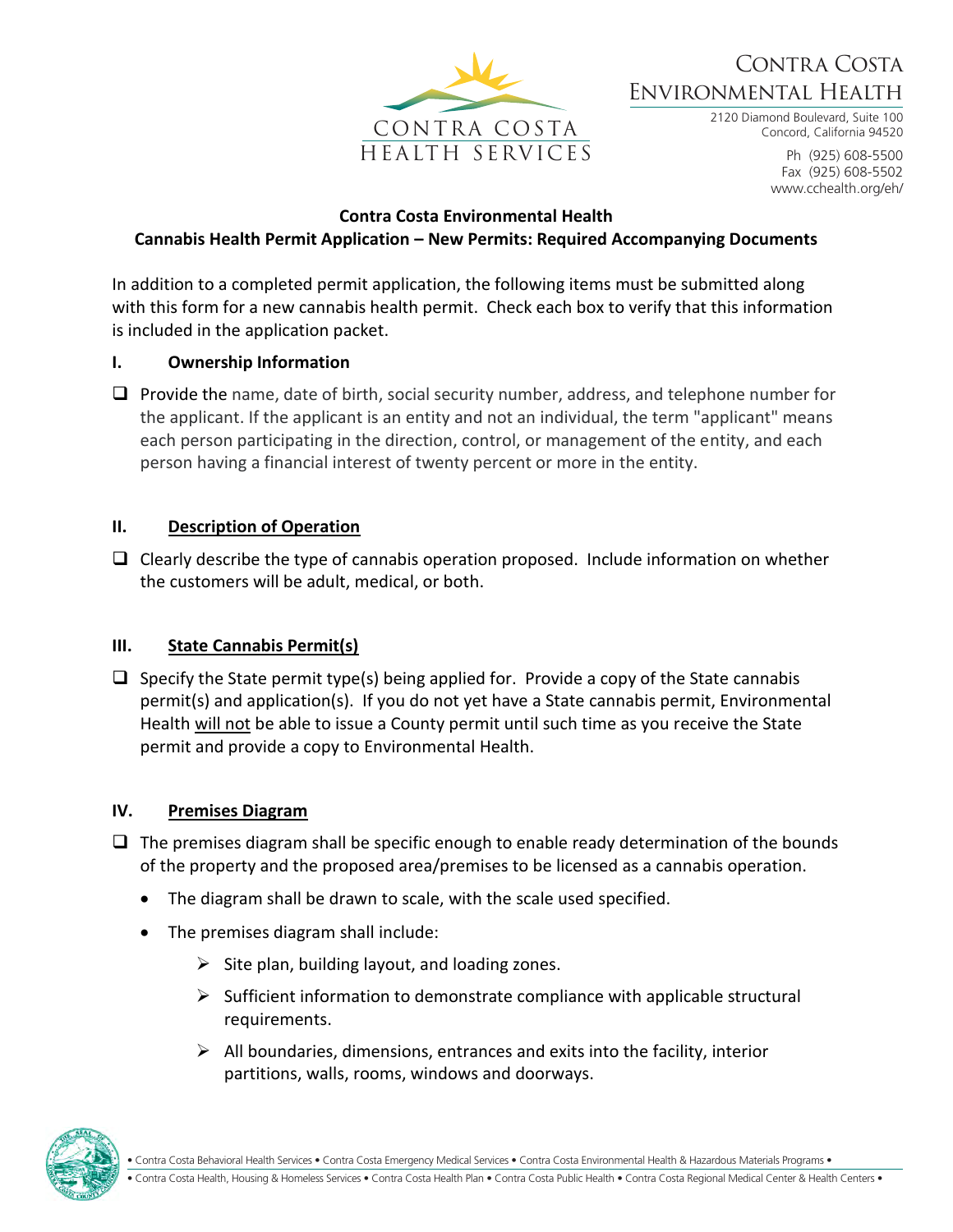- $\triangleright$  Areas in which all cannabis activities will be conducted. Commercial cannabis activities that shall be identified on the diagram include the following, as applicable to the business operations: infusion, extraction, testing, dispensing, sales, packaging, labeling, storage, handling, cultivation, and transportation activities such as loading and unloading of cannabis and cannabis products.
- ➢ Limited-access areas, areas used for video surveillance monitoring and surveillance system storage devices, and all security camera locations.
- $\triangleright$  Cannabis waste disposal areas.

# **Shared properties/premises (check one box)**

- $\Box$  If the cannabis operation consists of only a portion of a property or premises, the diagram shall be labeled to indicate which part of the property is the proposed cannabis operation and identifying what the remaining property is used for.
- $\Box$  If the proposed cannabis operation consists of only a portion of a property or premises that will contain two or more licensed cannabis operations, the diagram shall clearly show any entrances and walls under the exclusive control of the applicant or licensee. The diagram shall also show all proposed common or shared areas of the property, including entryways, lobbies, bathrooms, hallways, and breakrooms.
- ❑ No shared properties/premises.

### **V. Proof of Ownership**

Provide one of the following:

- $\Box$  Proof of ownership of the premises on which the cannabis activity is to occur if the property owner is also the owner of the cannabis business.
- $\Box$  Written permission from the property owner if the cannabis business owner rents or leases the property on which the cannabis activity is to occur. The written permission shall contain the property owner's notarized signature and authorize the tenant or lessee to engage in commercial cannabis activity.

### **VI. Land Use Permit**

 $\Box$  Provide a copy of the approved land use permit (LUP) that was issued by the Contra Costa County Department of Conservation and Development.